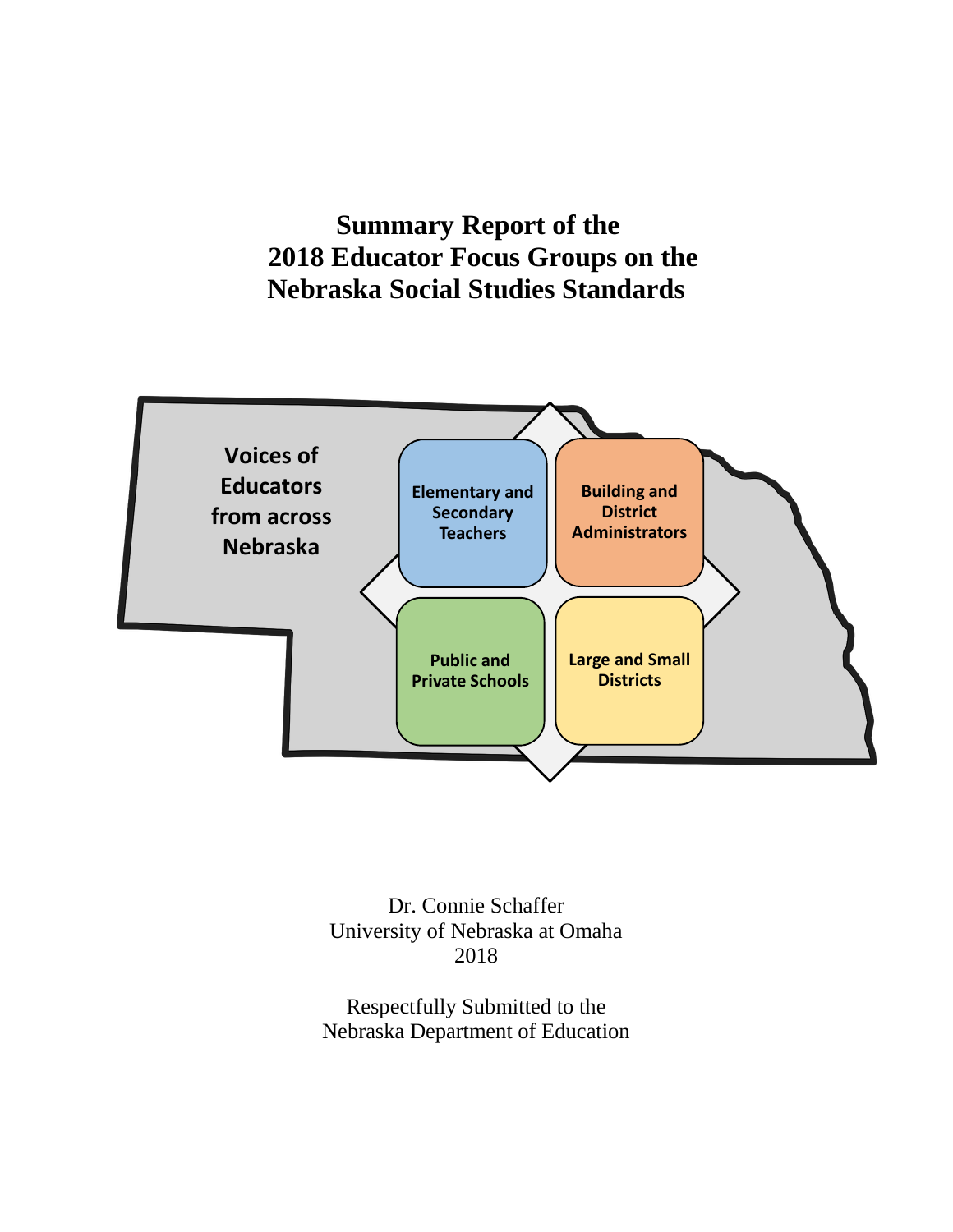## **Summary Report of the 2018 Educator Focus Groups on the Nebraska Social Studies Standards**

### **Overview**

In June and July, 2018, the Nebraska Department of Education invited teachers and administrators to provide feedback on the Nebraska Social Studies Standards. Nebraska educators provided input by participating in eight focus groups intended to complement a previous survey of Nebraska's elementary and secondary social studies teachers. Individuals submitted written input if they were not able to participate in a scheduled focus group. The information gathered from the focus group participants offered opportunity to: 1) develop insights and a deeper understanding regarding K-12 educator perceptions of the current Nebraska Social Studies Standards and 2) solicit input for the upcoming review of these standards.

Dr. Connie Schaffer from the University of Nebraska at Omaha conducted the focus groups and assured participants their input would be confidentially summarized in a manner that did not identify individuals, schools, and/or districts. The first focus group was conducted in a face-toface setting during the Nebraska Social Studies Conference held in Lincoln. The remaining seven focus groups were conducted via video conference technology with unique conferences for elementary teachers, secondary teachers, and school and district administrators.

In total, 51 individuals provided input including 35 teachers and 14 administrators (building administrators and district-level) representing public and private schools and districts as well as two educators outside of K-12 settings (non-profit organization and higher education institution). The vast majority (88%) of teachers who participated currently teach at the secondary level. Most (78%) participants provided input via the video conferences.

The Educational Service Units (ESU) represented by the focus group participants included:

| $ESU 1 - Wakefield$ | $ESU$ 5 – Beatrice  | $ESU 9 - Hastings$     | $ESU$ 16 - Ogallala |
|---------------------|---------------------|------------------------|---------------------|
| $ESU 2 -$ Fremont   | $ESU_0 -$ Fremont   | $ESU$ 10 – Kearney     | $ESU$ 18 – Lincoln  |
| $ESU$ 3 – Omaha     | $ESU 7 - Columnbus$ | $ESU$ 13 – Scottsbluff | ESU 19 – Omaha      |
| $ESU$ 4 – Auburn    |                     |                        |                     |

Participants identified their schools or districts as located in the following communities:

| Arlington           | Deshler         | Madison      | Ponca              |
|---------------------|-----------------|--------------|--------------------|
| Auburn              | Grand Island    | Minatare     | Shelby-Rising City |
| <b>Bellevue</b>     | <b>Hastings</b> | Millard      | Sidney             |
| Bennington          | Kearney         | North Platte | South Sioux City   |
| Blair               | La Vista        | Oakland      | Superior           |
| <b>Central City</b> | Lincoln         | Omaha        | Wakefield          |
| Chadron             | Loomis          | Peru         | Wilber-Clatonia    |
| Columbus            |                 |              |                    |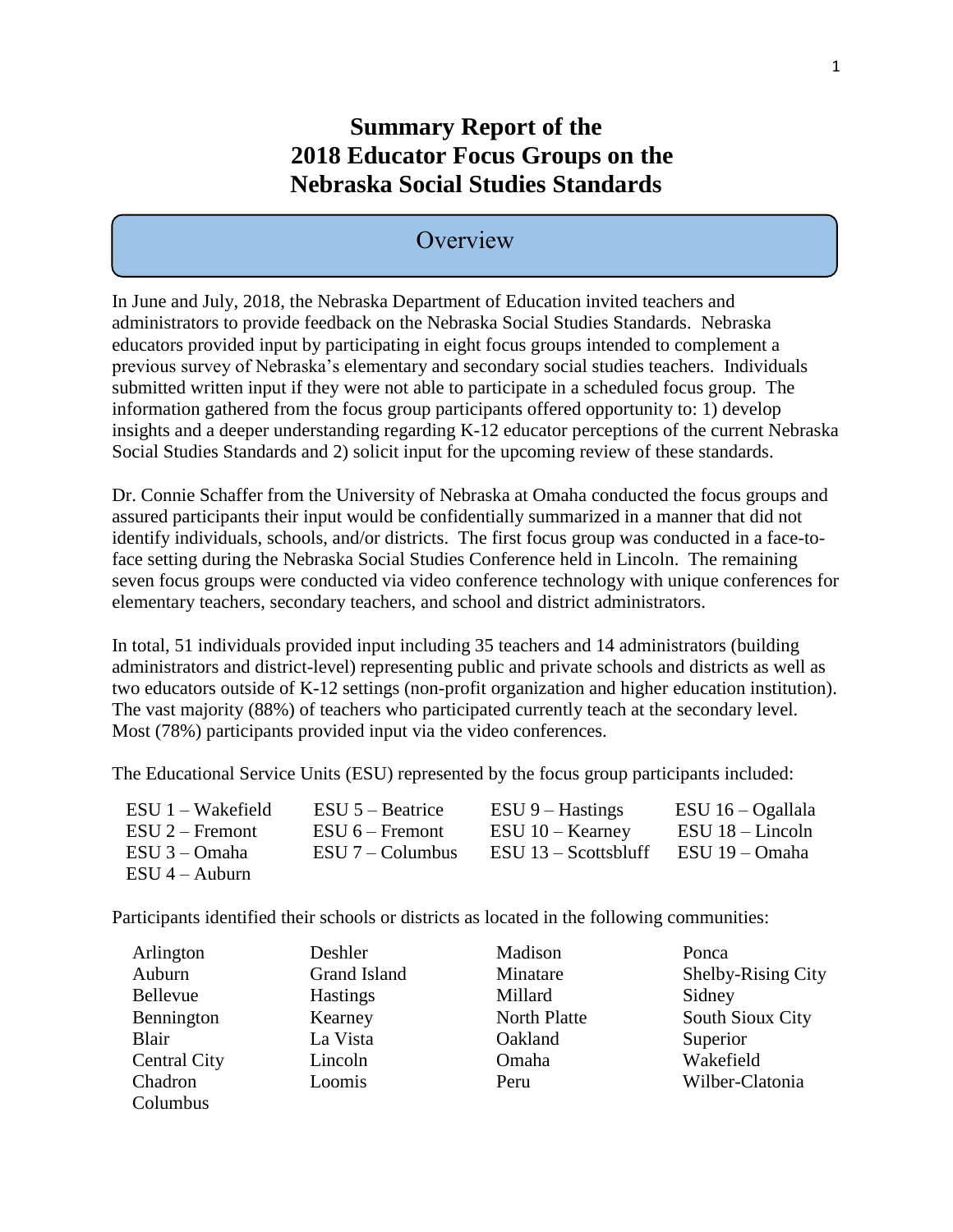Each focus group lasted approximately one hour. The questions listed below guided the discussion of the focus groups.

- What standards or what about the standards do you find to be most/least useful in your instruction? Why?
- What standards or what about the standards do you consider to be vague and how would you restate those standards?
- What is one thing in the way the standards are currently written that should be maintained/changed? Why?
- How important is the teaching of social studies to leaders in your district? Why?
- What resources have you found to be most useful to teach the standards?
- What professional development have you found to be most helpful in preparing to teach or supporting your teaching of the standards?

Because the focus groups were intended to give educators opportunity to share their perspectives on the Nebraska Social Studies Standards, participants' contributions were purposefully allowed to direct and redirect discussions. Interaction between focus group participants was encouraged, and participants made connections to a wide range of concepts during the discussions. For some groups, this resulted in the exploration of topics in addition to those reflected in the above questions. Participants repeatedly expressed gratitude for the opportunity to provide feedback and be meaningfully involved in the review of the Nebraska Social Studies Standards.

## Summary of the Findings

During their discussions, focus group participants shared varied perspectives and experiences. In general, focus group participants voiced positive perceptions and support for the current Nebraska Social Studies Standards. Participants suggested revisions be limited to "clarifications" or "minor tweaks" and that the standards "not be changed for the sake of changing." They also noted some concerns and offered suggestions related to the standards.

The findings and suggestions summarized on pages 3 through 7 paraphrase input from multiple focus groups and across demographic categories of educators. For confidentiality purposes, quotes from participants are not attributed to specific individuals. Findings are categorized as input regarding:

- $\bullet$ The Current Standards
- $\bullet$ Resources and Professional Development
- $\bullet$ Upcoming Revisions to the Standards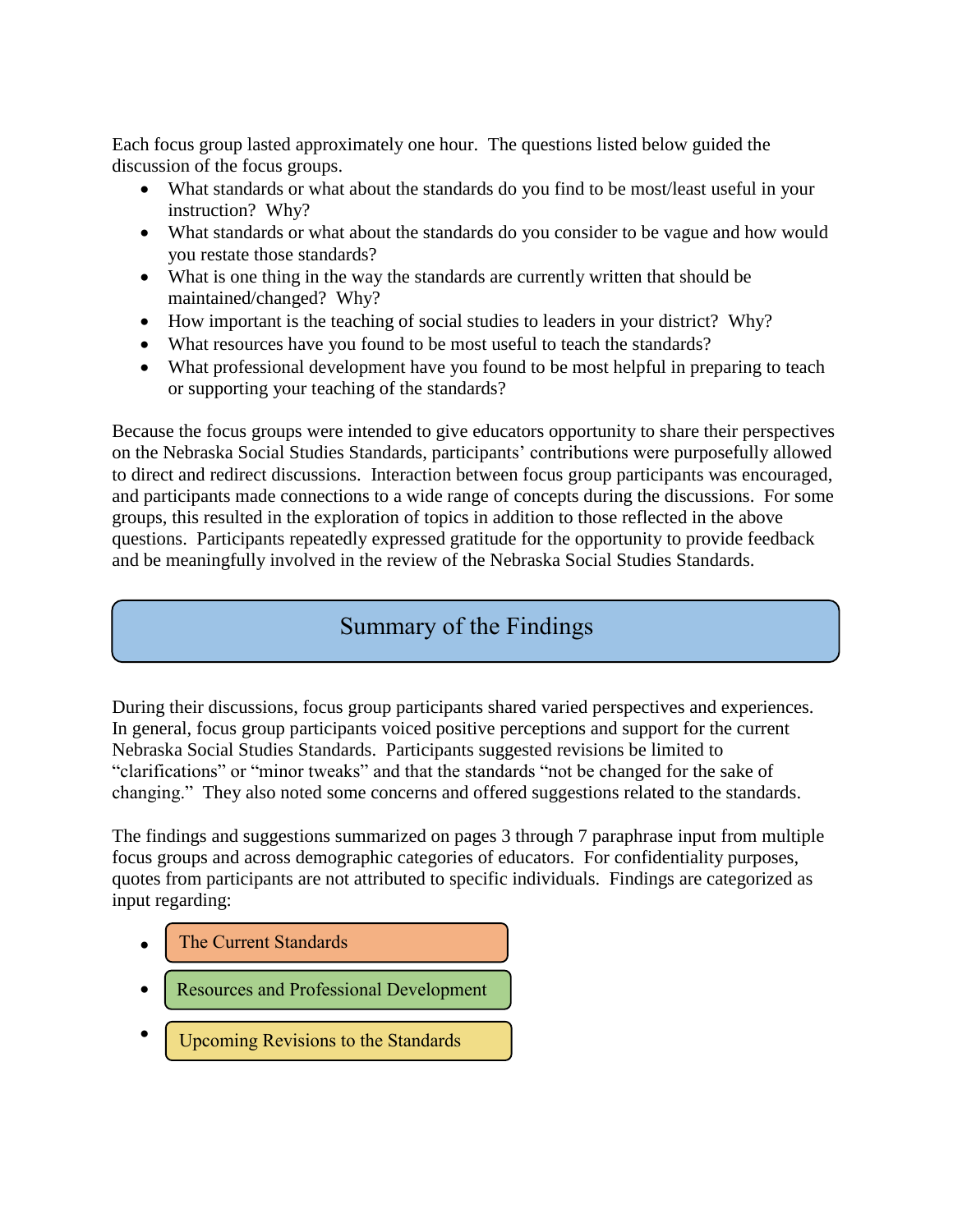### The Current Standards

#### **Horizontal and vertical documents of the standards offer teachers a choice of "road maps."**

Participants as a whole did not identify a preference for either the horizontal or vertical version of the standards. Based on individual preference, participants rely on either the horizontal or vertical versions of the standards to guide their instruction and rarely reference the other version. Focus group participants shared that the length and visual presentation of the standards documents can be "overwhelming" and "daunting." Participants felt this to be particularly true for beginning teachers. Elementary participants also felt this may be exacerbated for elementary teachers who are responsible for teaching multiple content standards.

Suggestions related to the social studies standards documents included the following:

- Create shorter companion documents for each discipline in order to "bring home the main components"
- Create posters or other brief documents with the standards written in gradeappropriate, student-friendly language
- Develop a tool for teachers to track standards as they are taught in a given grade/course
- Enlarge the print type and change the color used in the documents

**."**

#### **Language in the current standards allows for "flexibility and autonomy" which is both "a blessing and a curse."**

According to the participants, the level of specificity represented in the language of the current standards allows teachers the professional discretion to make content and pedagogical decisions. Participants, particularly in the secondary focus groups, did not view the standards as overly vague. Rather, they voiced appreciation for the level of specificity in the current standards which they stated allows for "interpretation" and supports "local control." Not only do they feel the language in the current standards allows them the flexibility to tailor social studies instruction to their specific context, they also interpreted the current language in the social studies standards as an implicit trust in their professional acumen.

However, the level of specificity in the current standards represented some concerns at the elementary level. On one hand, some participants viewed the language in the standards as too vague. Vague language, coupled with the possibility that elementary teachers may be less confident in their social studies content knowledge than their secondary counterparts, may impact the implementation of the elementary social studies standards. This creates a risk that elementary social studies instruction becomes "dependent on the passion or enthusiasm of an individual teacher" more so than the guidance of the state standards. On the other hand, some focus group participants felt new and beginning teachers can become overwhelmed with the level of specificity represented in the indicators.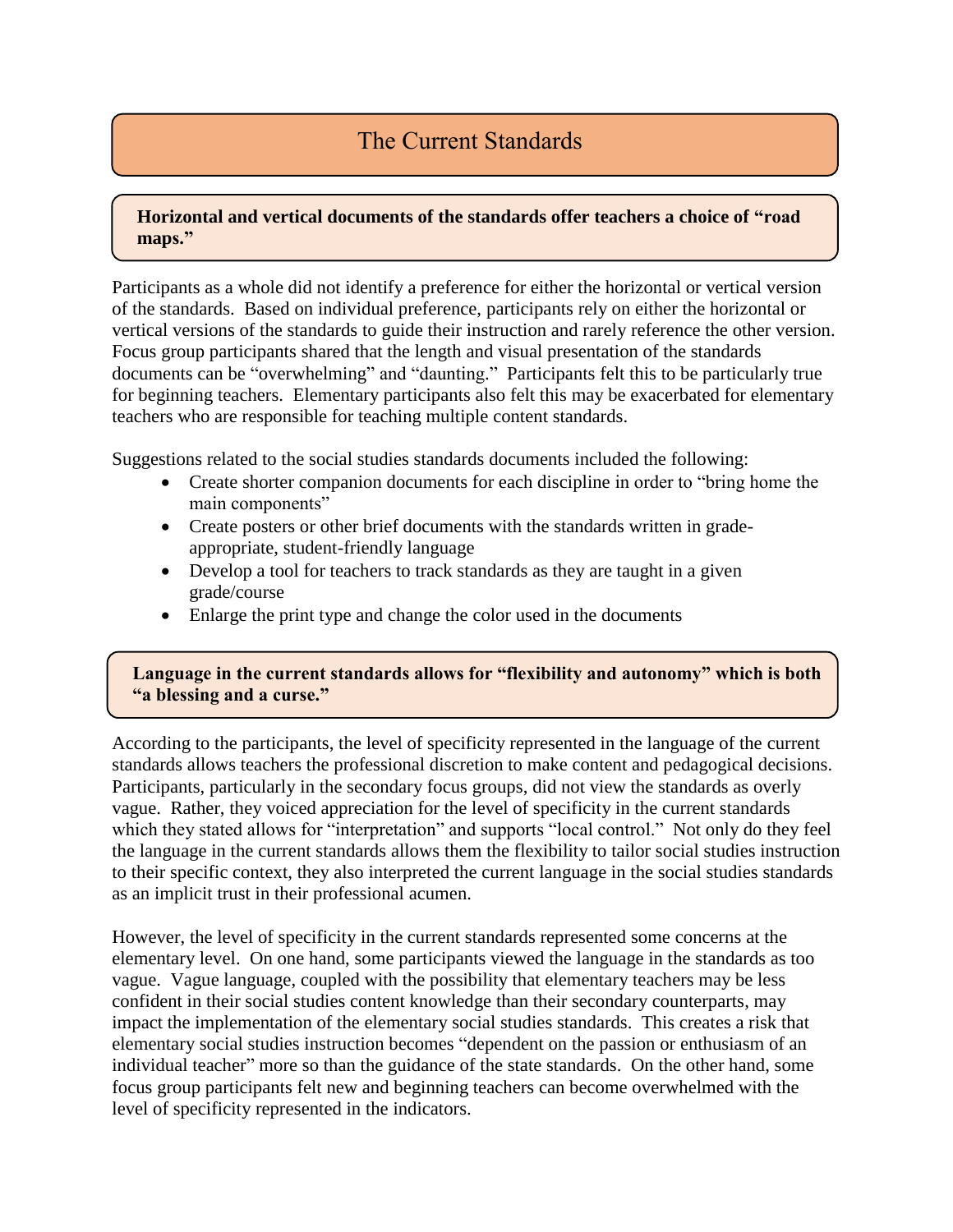Suggestions related to the language in the social studies standards included the following:

- Implement the use of instructional coaches or content-specific mentoring for social studies at the elementary level to address misunderstandings and misconceptions due to the length and perceived vagueness of the standards
- Provide sample pacing guides and curriculum maps
- Revise the history standards to make them less "wordy" where possible
- Update the lexicon as needed
- Keep the standards free from polarizing language
- Have an outside entity review the standards to identify unintended bias

#### **The standards include "tasks and skills that represent appropriate academic rigor."**

The current standards emphasize skills such as analysis, reasoning, and critical thinking which participants viewed as fundamental to the social studies disciplines as well as to the preparation of responsible and engaged citizens. According to one participant, "We can no longer merely dictate a national narrative to an eager group of students and perpetuate an understanding of the past. Rather, we have to focus on skills." In addition, participants felt the emphasis on these skills promotes appropriate academic rigor at the various grade levels.

However, social studies assessments may not match the academic rigor represented in the standards. Focus group participants reported some teachers remain "stuck on recall assessments" and "default to this even though the standards are asking for more."

Suggestions related to the rigor represented in the social studies standards included the following:

- Communicate how the skills represented in the social studies standards may enhance student achievement not only in social studies but in other content areas as well
- Complement the dissemination of the revised standards with professional development for teachers "to improve teachers' assessment literacy within the social studies"
- Create a pool of exemplars which demonstrate varied ways students can demonstrate proficiency related to each of the standards

**The scope of the standards should be reviewed with particular attention to "identifying gaps and overlaps" with other content areas.**

**The scope of the standards should be reviewed with particular attention to** 

Certain concepts appear in the social studies standards as well as the standards of other content areas. Where possible, these redundancy should be eliminated or, at the very least, clearly noted in the standards.

Participants felt there were too many economic standards, particularly when compared to the history, civics, and geography. In addition, economic standards are often taught in classes considered outside the social studies discipline. To further complicate the issue, students are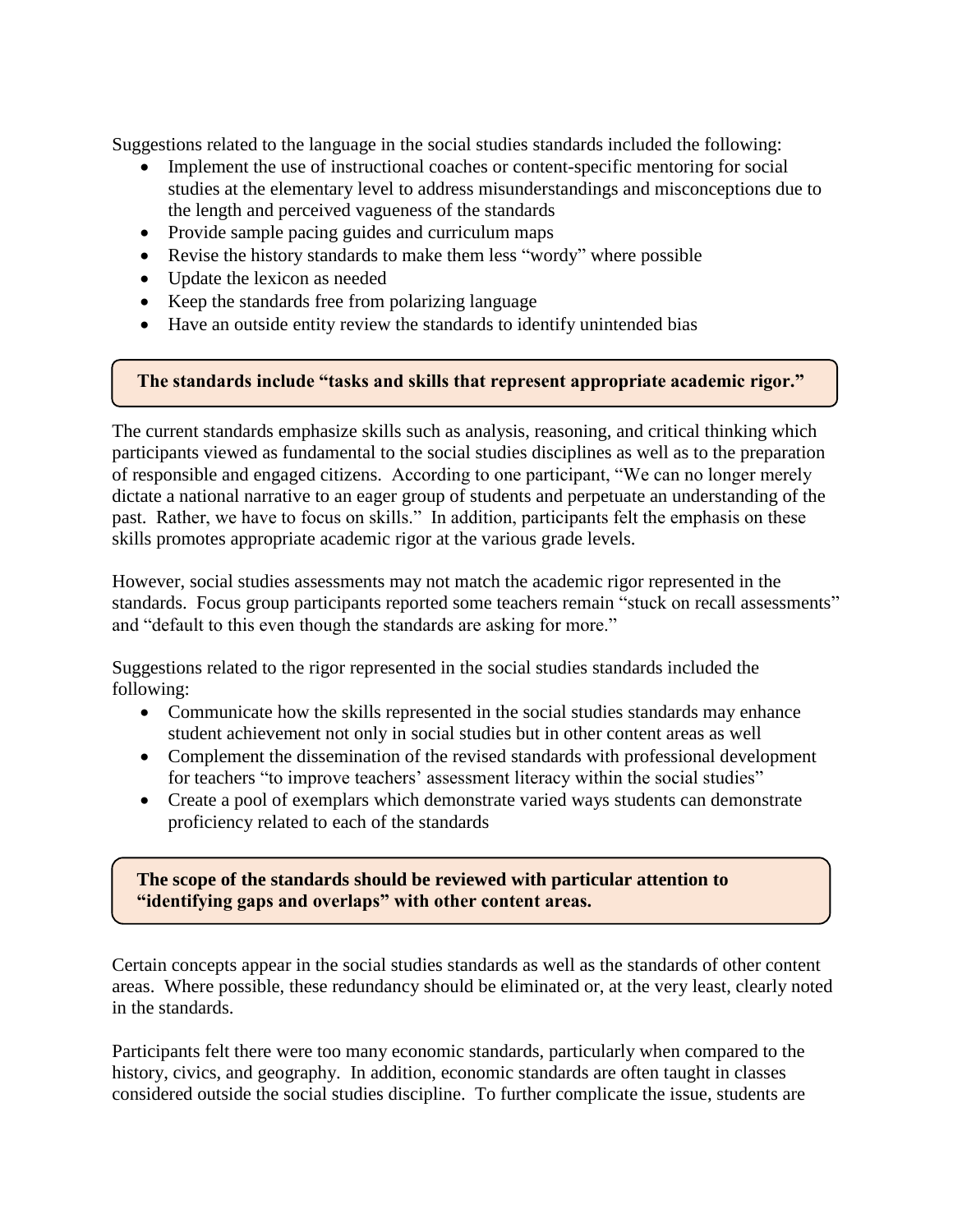often not required to take economics courses. Even when a personal finance course is required, it is likely to address only a fraction of the economic standards. As a result, economic standards may be inconsistently woven into other social studies content areas.

Suggestions related to the scope of the social studies standards included the following:

- Review the number of economic standards and provide examples of integrating economics standards into other social studies disciplines as well as disciplines such as mathematics and business
- Facilitate easy access to national standards in areas such as psychology and sociology that are not addressed in the Nebraska Social Studies Standards

**The social studies standards "take a backseat" and teaching social studies is like "being on the fringe."**

Focus group participants expressed administrative support for social studies but noted teachers experience greater latitude in addressing the social studies standards when compared to other content standards such as language arts, mathematics, and science. The degree of scrutiny regarding the social studies standards was attributed to the absence of a statewide test in social studies.

Participants perceived an overall diminishing importance associated with social studies instruction which may eventually compromise students' ability to demonstrate proficiency regarding social studies standards. Elementary participants reported a reduction of time being allocated to social studies instruction, and some went as far as wishing for "mandatory minutes" for social studies instruction. Participants reported elementary teachers often integrate social studies concepts with other content areas. Participants viewed this practice as "an injustice" to social studies that could lead to inconsistent social studies instruction. The practice may also complicate the scope and sequence of social studies curriculum as well as the opportunities for teachers to adequately assess students' mastery of social studies standards.

Middle school participants reported student "readiness is in decline" and noted students' background knowledge related to social studies standards is lacking. At the high school level, social studies classes were referred to as the "go-to-courses" during which students are scheduled for other school-related activities such as ACT preparation.

Suggestions related to elevating the role of social studies included the following:

- Foster strong social studies leaders within the administration and the classroom and who can advocate for social studies
- Provide opportunities for teachers to collaborate with other teachers both within and across districts regarding best instructional practices related to the social studies standards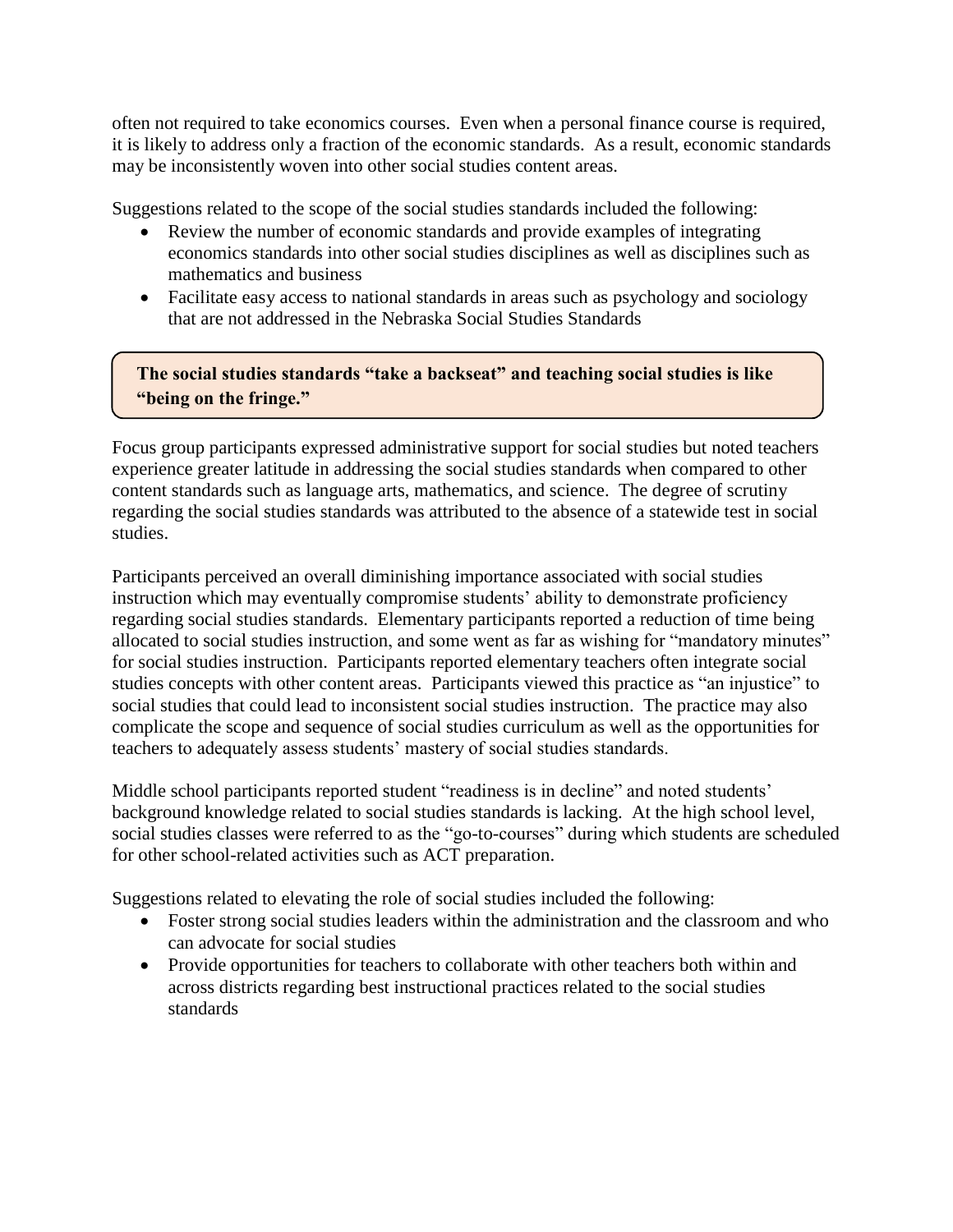### Resources and Professional Development

#### **Teachers value "vetted" and "research-based" resources to support the standards.**

Both elementary and secondary participants identified the Standards Instructional Tool (SIT) made available by the Nebraska Department of Education as a helpful resource. They felt it warranted the resources needed to adequately appraise the content it included and to keep the links updated.

Participants discussed a vast array of resources they find helpful in teaching the social studies standards. Many participants identified elementary resources specific to Nebraska such as the Unicam Classroom, Nebraska Virtual Capital curriculum, NET Virtual Learning Library, Student Atlas of Nebraska, and resources available on Nebraska Statehood 150 website. As might be expected, participants reported secondary teachers use resources designed for a specific social studies discipline. For example, participants indicated secondary history teachers frequently use resources provided by the Stanford History Education Group, Gilder Lehrman Institute of American History, Library of Congress, and the National Archives.

Participants also discussed a general lack of resources as well as the use of resources such as Pinterest and Teachers-Pay-Teachers that may not be thoroughly or consistently vetted and/or may not be research-based. According to participants, they often "have to compile their own resources." They also identified the need for specific resources. For example, participant indicated maps "have disappeared from classrooms" and high resolution images of primary documents are difficult to find.

Suggestions related to resources which can be used to support the social studies standards included the following:

- Organize links to credible resources in a "single clearinghouse"
- Encourage teachers to use primary documents as resources as this supports the skills and cognitive rigor represented in the standards

**Preferences for professional development related to the standards vary, but teachers "love learning with other dedicated teachers."**

Once potential revisions to the social studies standards are finalized, participants felt professional development for teachers would "definitely be needed." There was little consensus regarding the delivery method or preferred timing of the professional development. However, participants repeatedly asked for opportunities to exchange expertise, resources, and ideas with other teachers.

Participants felt teachers may view time to collaborate as equally valued and in some cases more valued than remuneration for attending meetings, training, or events scheduled after school, on